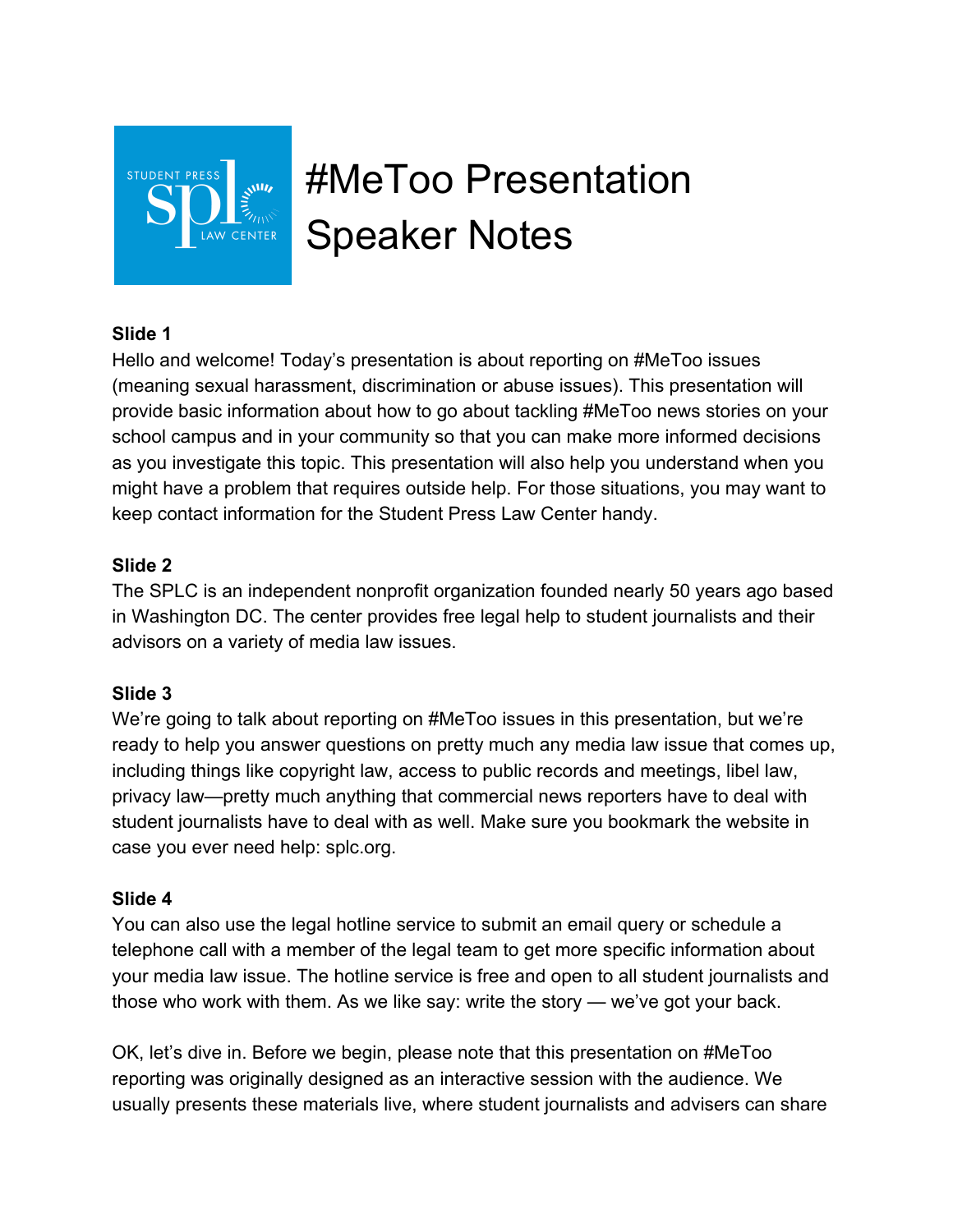their experiences in #MeToo reporting and exchange advice for troubleshooting challenging situations. Without such collaborative input today, this presentation is a bit shorter. It has been adapted as a straightforward overview of the major issues that tend to crop up in #MeToo reporting. It is not a comprehensive take on this subject and every situation is different. So, we encourage you to reach out to the legal hotline for assistance with your particular circumstances.

## **Slide 5**

What is #MeToo? Broadly speaking, hashtag #MeToo is the name of a movement against sexual violence and sexual harassment, seeking to bring awareness to these issues in daily life, both personal and professional. The phrase "Me Too" has been around since 2006, attributed to sexual harassment survivor and activist Tarana Burke before the #MeToo movement gained momentum more recently a few years ago. You may have heard of other movements similar to #MeToo but are called something else, such as the Time's Up movement against sexual harassment, which focuses more on workplace inequality in a range of industries. Hollywood celebrities started the Time's Up movement in response to sexual abuse allegations against film producer Harvey Weinstein, who was sentenced to 23 years in prison for a criminal sexual act and rape.

# **Slide 6**

Weinstein's conviction was made possible by the work of intrepid investigative reporters who exposed his wrongdoing. Those journalists provide insight into why and how this reporting is so complicated and sensitive. Here is a quote from Ronan Farrow, a journalist from *The New Yorker* whose work led to Weinstein's conviction. It reads, "There was also this institutionalized elaborate set of mechanisms that were designed to shut down these allegations and keep them from becoming public, and at times, designed to forestall criminal action around these allegations." This illustrates how difficult it can be to obtain information about #MeToo incidents.

# **Slide 7**

Meanwhile, journalist Jodi Kantor at *The New York Times* also reported on #MeToo issues and uncovered allegations of sexual abuse against Harvey Weinstein. Kantor said of this work, "What's greatly complicated all of this is the internet because it used to be that when you published a local paper and it was in print, a limited number of people would see it. With everybody we name in the paper, that name is everywhere on the internet instantaneously." This highlights how quickly a #MeToo story can travel to reach countless readers.

# **Slide 8**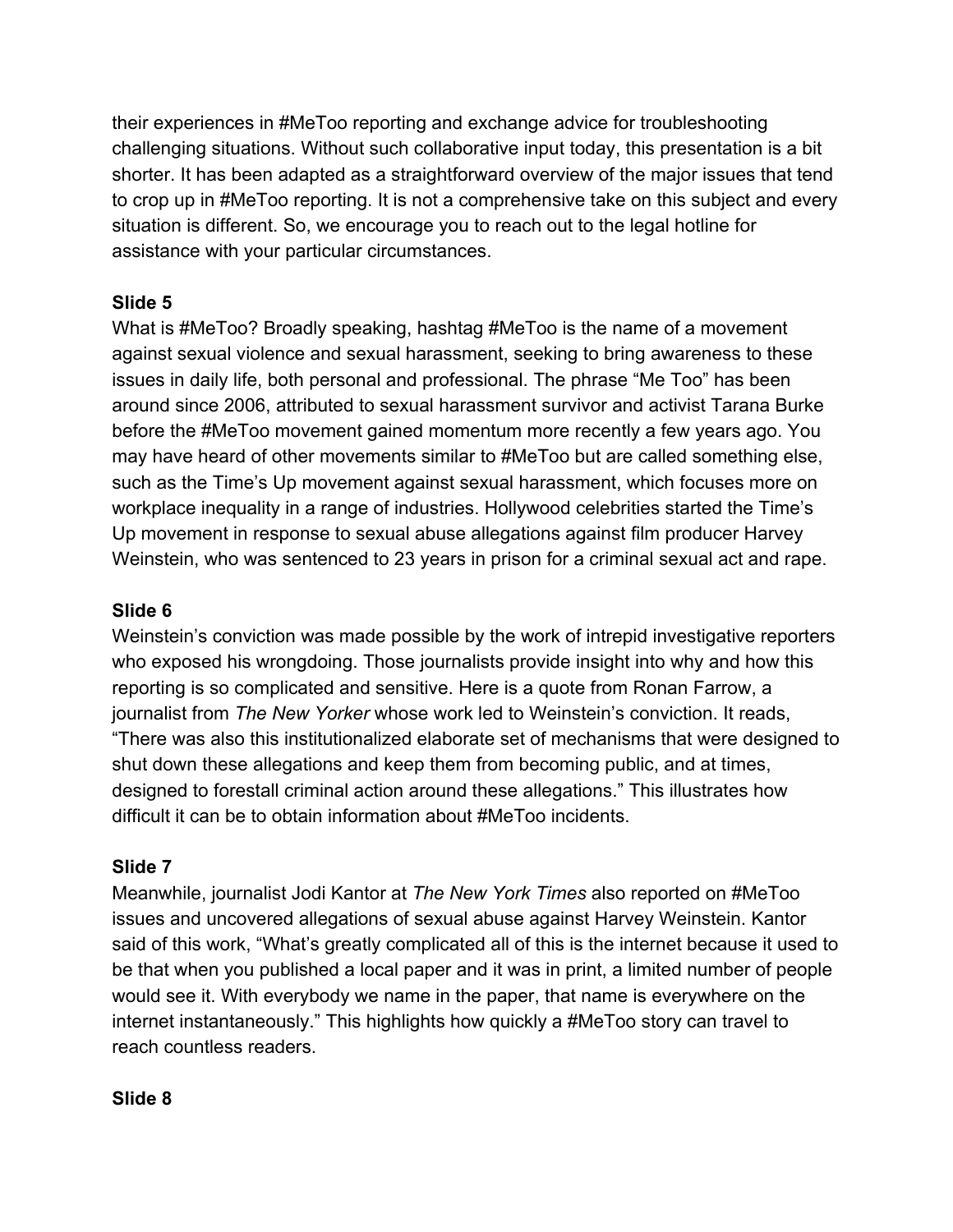And here is Megan Twohey, Kantor's reporting partner at *The New York Times*, whose impactful journalism exposed powerful sexual predators and launched greater recognition of the common sexual abuse faced primarily by women. In describing the interviews that she and Kantor conducted, Twohey said, "We listen to these allegations, and we take them very seriously, but then we set about applying a very rigorous process by which we seek to verify." It was important for them to make sure that every single line in their stories was accurate.

## **Slide 9**

I showed you these three quotes from Ronan Farrow, Jodi Kantor, and Megan Twohey to illustrate the fact that reporting on #MeToo issues is really difficult. It is a complex topic to research and write about. Even seasoned professionals ran into numerous obstacles. Sometimes, they weren't able to get the information they needed. They worried about not getting things right in a story that can be distributed far and wide. You are not alone if you find yourself facing challenges while pursuing these types of stories. You are more likely than not to encounter tricky situations. This is very advanced level reporting. And with so much at stake, even a small error can lead to dire consequences. I recommend you reach out to the Student Press Law Center while you are in the process of working on your #MeToo story, before it goes to print. Their legal team can work with you to help you avoid some of the most common problems.

# **Slide 10**

The rest of this presentation is divided into two parts. The first part looks at what information can student journalists who pursue a #MeToo story get. The second part then looks at what information can be published.

## **Slide 11**

Let's start with what information is available. For those of you reporting on #MeToo issues, here are the major sources you would probably want to explore.

## **Slide 12**

First, there are documents. Official published materials are the best for providing the most solid backing for your story. Keep in mind that in many instances, you will be working on a story about an incident that has not been reported, so official published materials would not be available for that incident.

But official published materials that are available include statistics published by the Department of Education, court records, open records made available by state law, and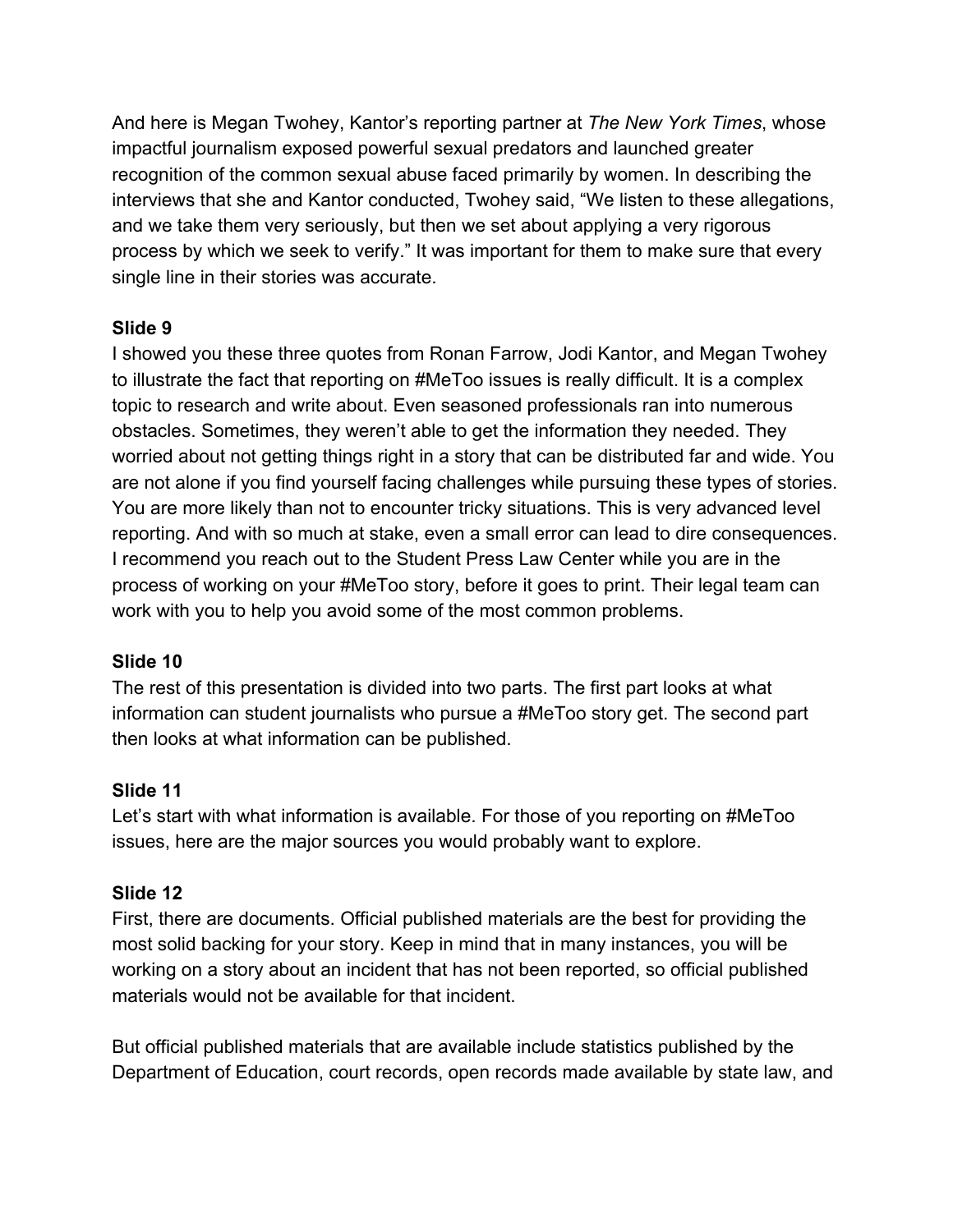school campus crime disclosures made possible by the Clery Act. Let's take a closer look at each one of these sources.

# **Slide 13**

The US Department of Education keeps track of sex discrimination cases currently under investigation at elementary, secondary, and post-secondary schools. To find these cases, visit the website listed here or do a Google search for "US Department of Education Title IX [nine] Investigations."

# **Slide 14**

The US Department of Education's webpage looks like this. These cases have been filtered for sex discrimination. Using the drop-down menus, you can sort the cases by state and by the type of sex discrimination, which includes sexual harassment and sexual violence. You can also check to see if there are any incidents on your campus by typing in your school's name in the Search box on the right.

# **Slide 15 (toggle between Slides 14 and 15)**

This webpage won't provide too many details about a #MeToo incident, but it's a good start for either determining or verifying if a #MeToo incident has occurred on your campus, plus the date when the investigation into the incident started.

# **Slide 16**

Out of all the official published materials available, court records are the gold standard. This is because of the fair reporting privilege. In most states, when the media publishes fair and accurate accounts of official public proceedings and reports, the media is protected from liability even if the information reported later turns out to be false, as long as the media attributed the information to these official public proceedings and reports, which include court records. When you are reporting on a #MeToo incident, check for filings in both criminal court and civil court. If you can locate the discovery documents of a civil case (meaning deposition transcripts or other documents like emails which have been shared between parties), you might get useful details about the incident.

# **Slide 17**

You can also seek information on a #MeToo incident through state open records law. State open records law varies state by state. But in general, a public body must make its records available upon request unless the records are explicitly exempted by statute. To figure out what type of information you can get under your state law…

**Slide 18**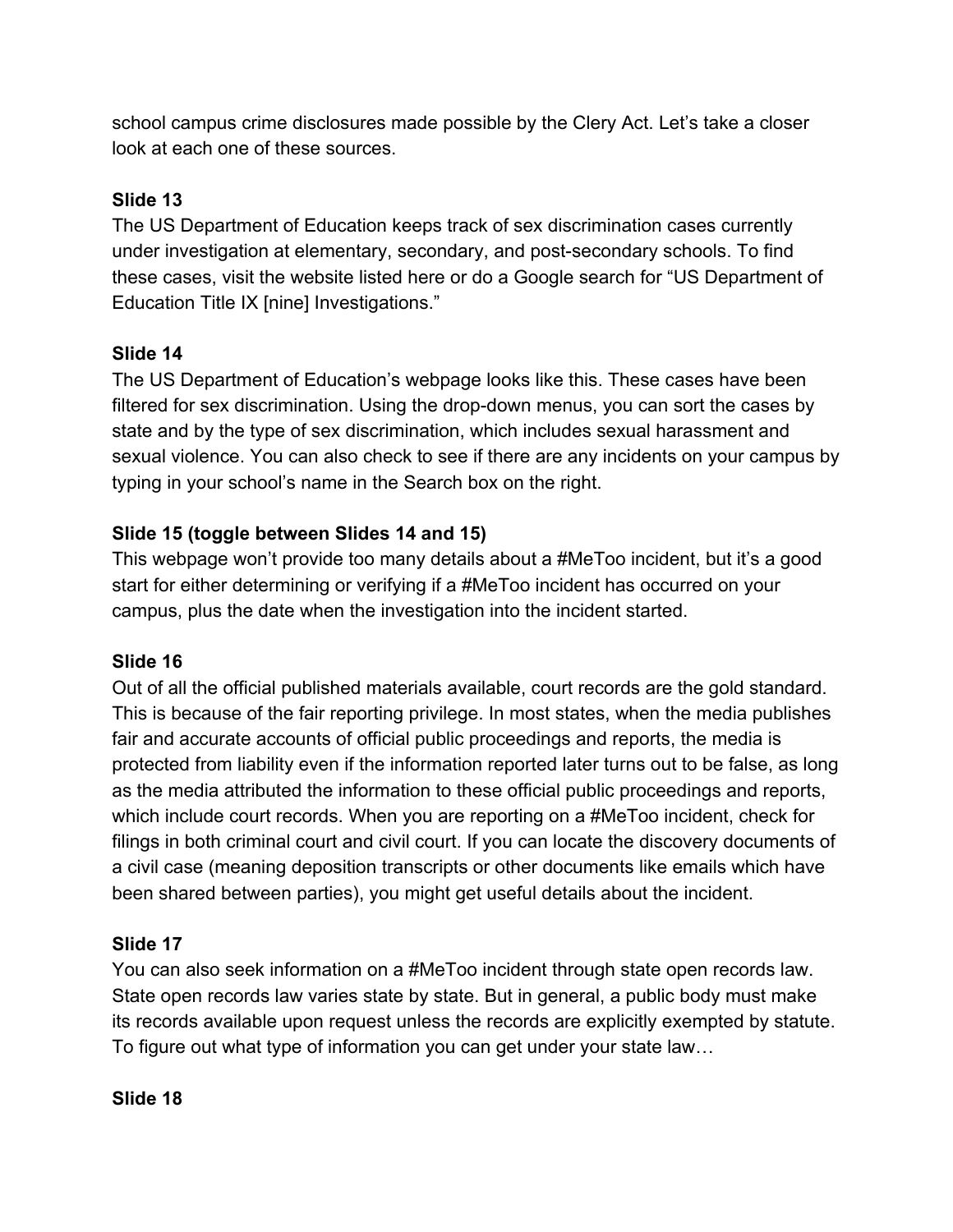… check out the Open Government Guide from the Reporters Committee for Freedom of the Press. They have compiled what the open records law says in every single state. This is what the Open Government Guide looks like on the Reporters Committee for Freedom of the Press's website.

## **Slide 19**

What can you expect to get from state open records law? Again, the availability of information varies on a state-by-state basis. But in general, state open records law allows you to access police records, some personnel records, and internal investigations at public schools. If the incident was reported to law enforcement, police records should include a reasonable description of the incident, which can be included in your story with proper attribution. If the #MeToo incident you're reporting on involves a government employee, such as a public school teacher, personnel records might reveal details. Unfortunately, the availability of personnel disciplinary records varies widely as many states have exemptions to prevent their release. It doesn't hurt to check though. For a public school, you may be able to obtain information on an internal investigation through the school's Title IX [nine] office using state open records law. But when you make a request for such information, you might hear a school administrator or school official cite the FERPA excuse. What should you do if that happens?

## **Slide 20**

First, let's talk about FERPA. FERPA stands for the Family Educational Rights and Privacy Act. School officials commonly deny public records requests by citing FERPA. This federal law penalizes a school if it releases a student's educational records without the student's consent (or sometimes parental consent) if those records would identify the student. But FERPA's requirements are often misunderstood or abused by school officials. FERPA does not stop student journalists from publishing information about other students because FERPA's restrictions do not pertain to them. If you are working on a #MeToo story and the survivor is a student who is willing to collaborate with you, you can ask the survivor to request their own record. And for a crime of violence or non-forcible sex offense, if there is a finding of guilt, FERPA allows the school itself to disclose the name of the student involved and the final outcome of a campus disciplinary proceeding.

# **Slide 21**

The Clery Act is another way to get information. This federal law requires schools that receive federal funding to report campus crime information. This means that it applies to both public schools and private schools. Under the Clery Act, a school must keep a daily crime log that is updated every 48 hours, send timely notification of campus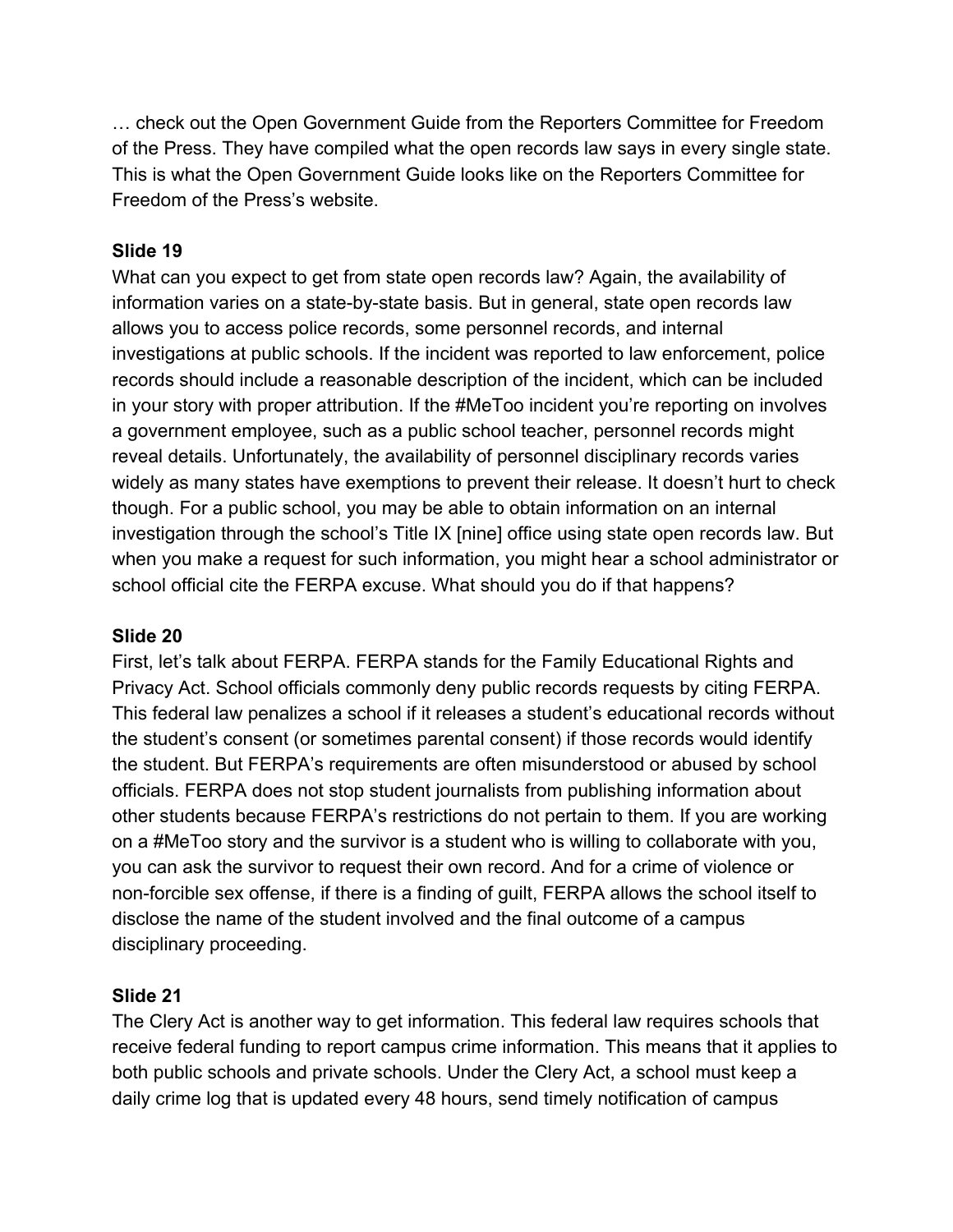emergencies, and publish an annual security report detailing every single Clery crime for the past three years. For school sex crime investigations, the Clery Act requires the final outcome be made available in a timely manner to both the accused and survivor. And if you want to interview them for your story, both parties are allowed to discuss their own experiences.

# **Slide 22**

Information is also available through other types of evidence. If you cannot find official published materials or want to make sure you are doing a thorough job in your reporting, you can seek evidence from sources involved in the incident itself. For example, you can interview witnesses who saw the incident first-hand. But you might not be able to find any witnesses because #MeToo incidents frequently only involve the accused and the survivor, and it is rare for a third-party observer to be present. Another source are family members or friends whom the survivor contacted contemporaneously. Shortly after the incident, the survivor might have reached out to someone to discuss what just happened. This person's recounting of the event would also serve to help confirm the incident. Finally, it is possible that the accused and the survivor exchanged text messages or emails or created some other paper trail that refers to the incident. If these materials exist, they would be important to obtain as support for the incident.

# **Slide 23**

Now that we have gone through the different types of information that you can possibly get for reporting a #MeToo story, what information can actually be published? Let's break up this question into two parts: covering a specific #MeToo incident versus covering the general topic of #MeToo. In both of these scenarios, the main legal concern is libel.

# **Slide 24**

As noted earlier in this presentation, if you are writing a story about a specific #MeToo incident, it can be really challenging to obtain verifiable evidence. Many of these incidents happen behind closed doors. Again, the best practice is to get officially published documents, but they might not be available. Without such backing, we are worried about libel.

## **Slide 25**

So, what is libel? Libel is the publication of a false statement that seriously harms someone's reputation. When a journalist's work causes harm, there can be serious consequences. Libel lawsuits can eat up a lot of time, money, and other resources for a media organization.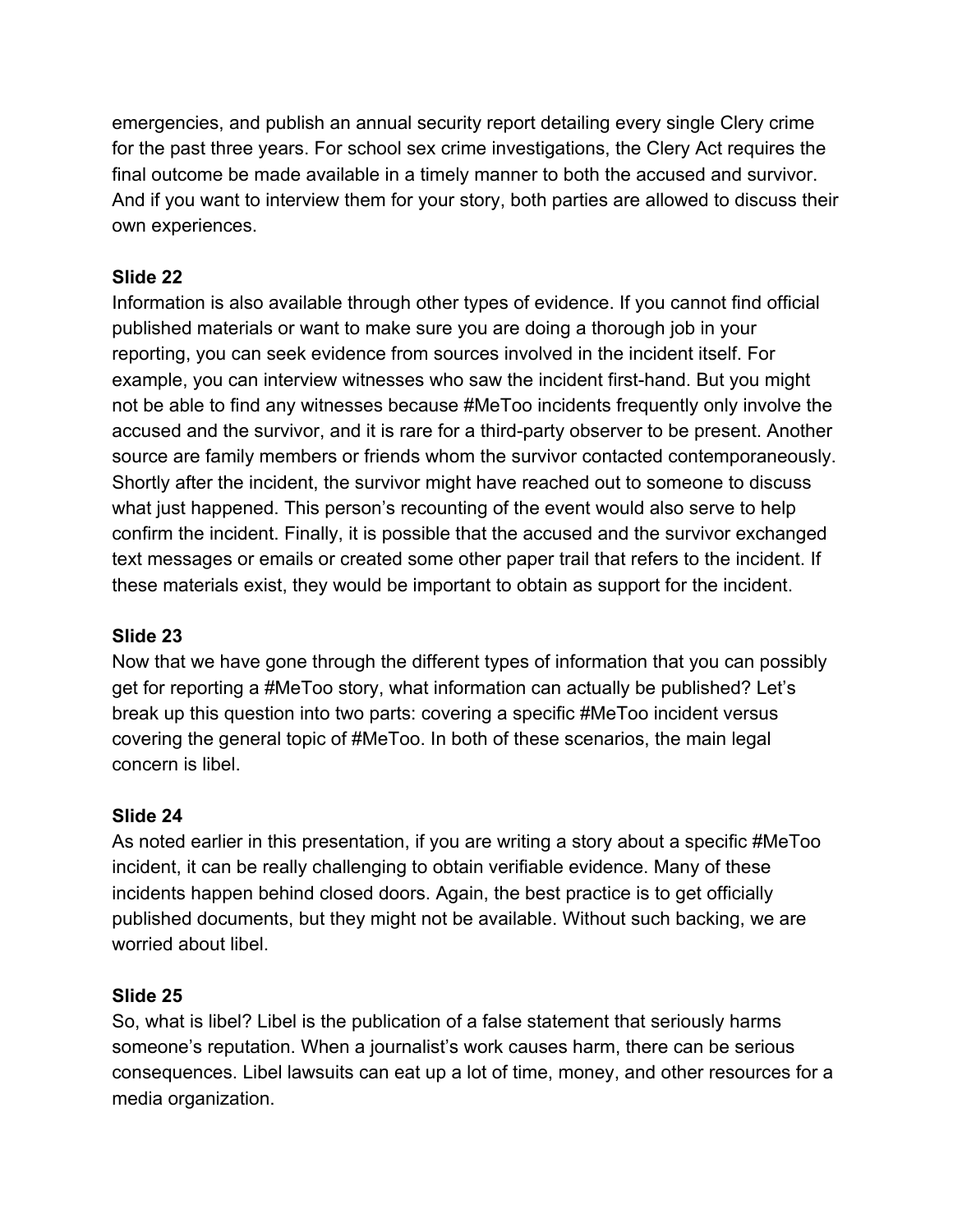For a libel claim to be successful, the following four elements must be established: 1) publication, 2) identification, 3) harm, and 4) fault. Let's briefly discuss each one.

1) The first element is publication. A statement is published if it is communicated to someone other than the person whom the statement is about. If you reprint or rebroadcast a libelous statement made by someone else, you can also subject your publication to a libel lawsuit.

2) The second element is identification. A statement identifies a person if it is shown that the statement is "of and concerning" that person. In stories about #MeToo incidents, the most obvious example would be identification of the accused. But it can also be identification of those involved in the process of investigating the incident, such as a Title IX [nine] officer or campus court officials who a party claims mishandled the case. Remember that even if you do not explicitly name a person in your article, identification can still occur when a statement includes enough descriptors of a person.

3) The third element is harm. A statement is harmful if it seriously shames, ridicules, disgraces, or injures a person's reputation or causes others to do so. Some statements by their very nature raise red flags, and you must proceed with caution. One example of a statement that could cause significant harm to a person's reputation if extra care is not taken is a statement regarding improper sexual conduct, which is central to #MeToo reporting. So, before your #MeToo story goes to print, reach out to the Student Press Law Center.

4) The fourth and final element is fault. For a reporter to be at fault in publishing a statement, the person suing must prove that the reporter either did something they should not have done or that they failed to do something that they should have done. In other words, a reporter probably would not legally be at fault if they did everything that a reasonable reporter should have done to verify the information before publishing it, including talking to all sides, obtaining all relevant documents, and taking accurate notes.

So, a successful libel claim would have to establish all four of these elements: publication, identification, harm, and fault. The good news is that there are several defenses to libel. Truth is an absolute defense to a libel claim, which is why it is important to ensure your story is factually accurate. As discussed earlier in this presentation, journalists can also be protected from liability when they publish fair and accurate accounts of official public proceedings and reports, even if it turns out later that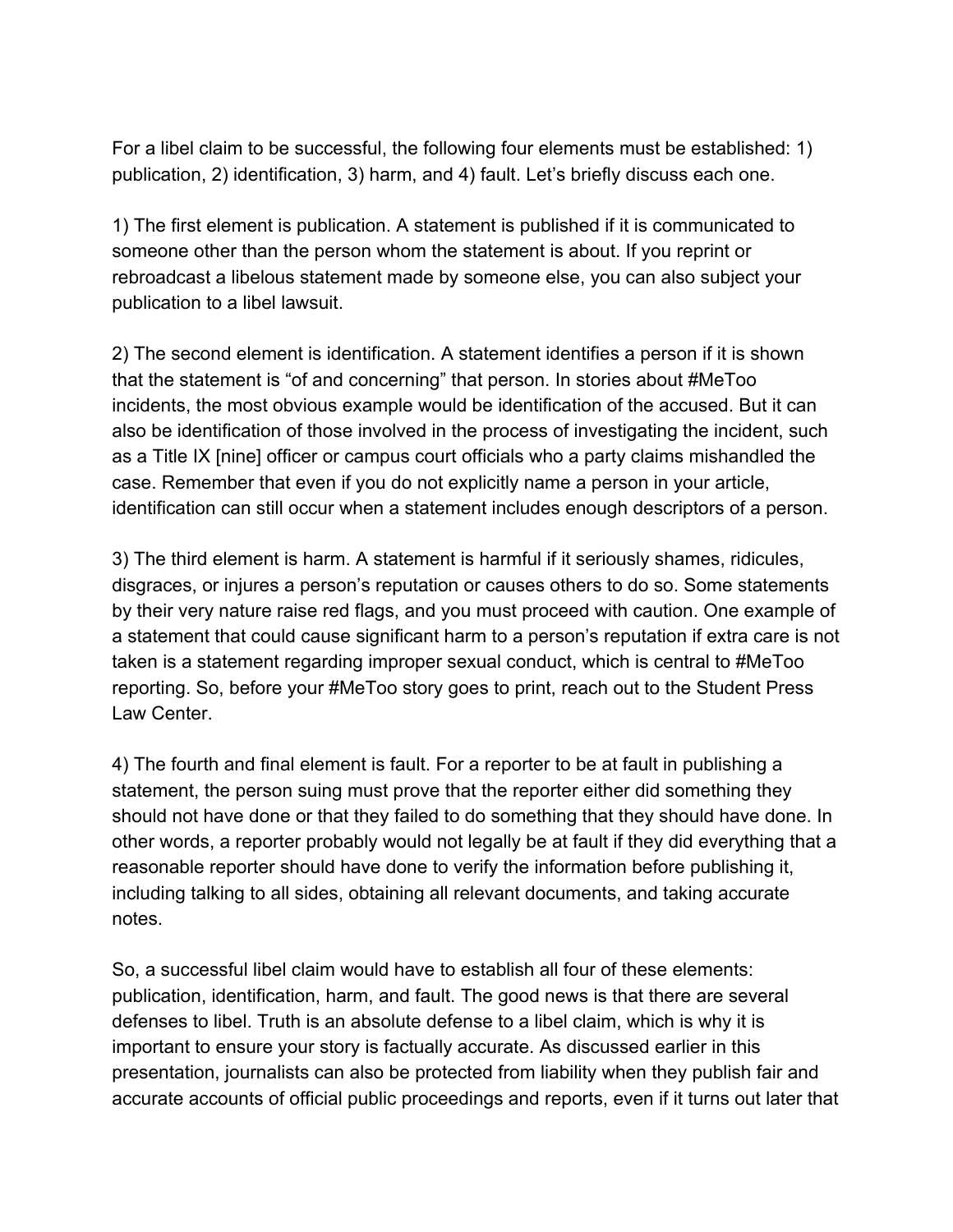the information is false. That is why citing official published documents in a #MeToo story is the best practice.

## **Slide 26**

Remember, when writing a #MeToo story, be careful about libelous statements about the accused and libelous statements about those in charge of investigating the case. What about using anonymous sources? Survivors may understandably be hesitant to give their name on the record. Having their identity out there might expose them to further threats or harm. Using an anonymous source might be appropriate for a #MeToo story because of the sensitivity of the subject. But if you decide to use an anonymous source in your #MeToo story, be aware of the potential pitfalls that can arise. First, anonymous sources — if they insist on remaining anonymous no matter what — are of little value in defending you against a libel lawsuit. Second, relying heavily on anonymous sources can undermine the credibility of a story. The general rule is to only promise anonymity when absolutely necessary and after you discuss the decision with your editor and publication adviser if you have one. It's also a good time to contact the Student Press Law Center or another legal adviser who can help you identify some of the issues to consider and to review legal protections that might be available should you be ordered to reveal your source's identity. When using anonymous sources, make sure not to inadvertently identify the source whom you promised anonymity through descriptors. And if you have a publication adviser, do not tell them who an anonymous source is because advisers are not afforded the same protections as student journalists. Also, it is a good idea to establish a clear staff policy regarding the use of anonymous sources, particularly for #MeToo stories, from the get go.

# **Slide 27**

If you've completed comprehensive research for your #MeToo story but you just don't have enough verifiable evidence to publish a story about a specific incident, one possible solution is to publish a story on the general issue of #MeToo on your campus. Again, the main legal concern here is libel.

# **Slide 28**

Remember, one requirement of a successful libel lawsuit is identification. If you are writing a general story on #MeToo without mentioning details of a specific incident, libel can still occur without listing names. Be careful not to include descriptions that could lead to the identification of a person. What about group libel? While an individual can be defamed, groups cannot be defamed. But if a statement about a group can reasonably be interpreted to refer to a specific individual within the group or a few individuals within the group, then they may be able to claim that their reputation has been damaged. For